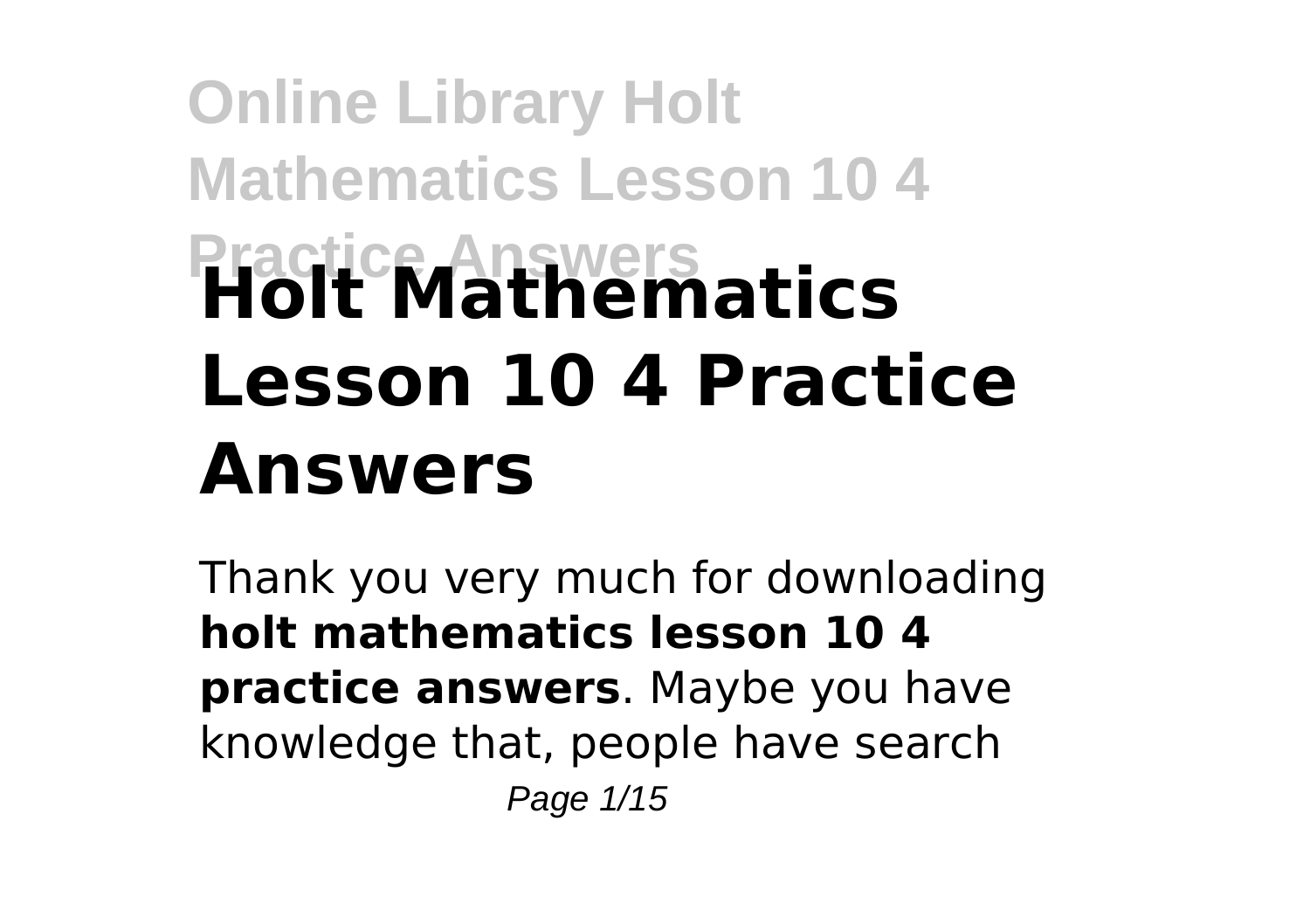**Online Library Holt Mathematics Lesson 10 4 Primerous times for their chosen novels** like this holt mathematics lesson 10 4 practice answers, but end up in malicious downloads. Rather than reading a good book with a

cup of coffee in the afternoon, instead they juggled with some infectious bugs inside their desktop computer.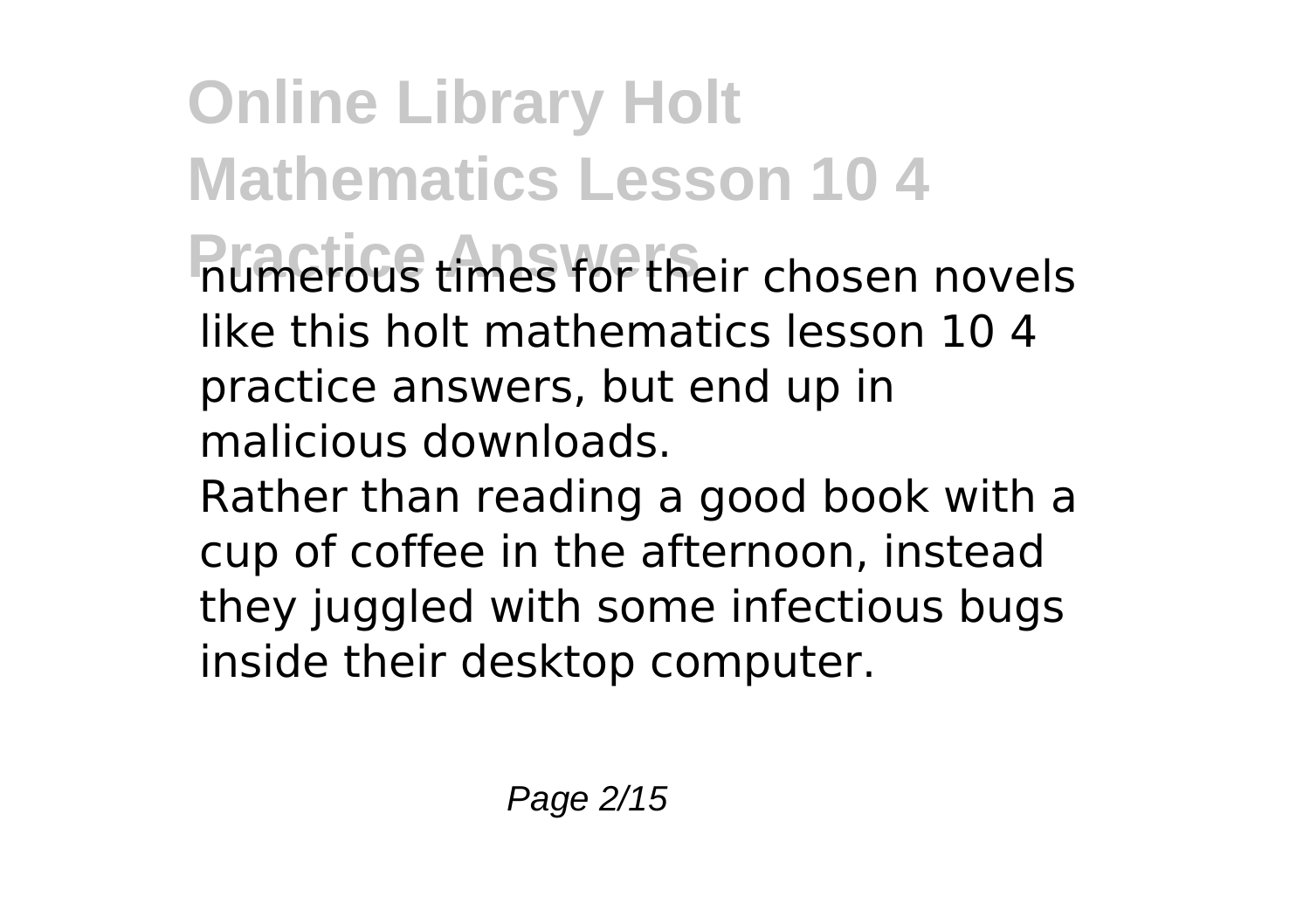**Online Library Holt Mathematics Lesson 10 4 Practice Answers** holt mathematics lesson 10 4 practice answers is available in our book collection an online access to it is set as public so you can download it instantly. Our books collection saves in multiple countries, allowing you to get the most less latency time to download any of our books like this one.

Merely said, the holt mathematics lesson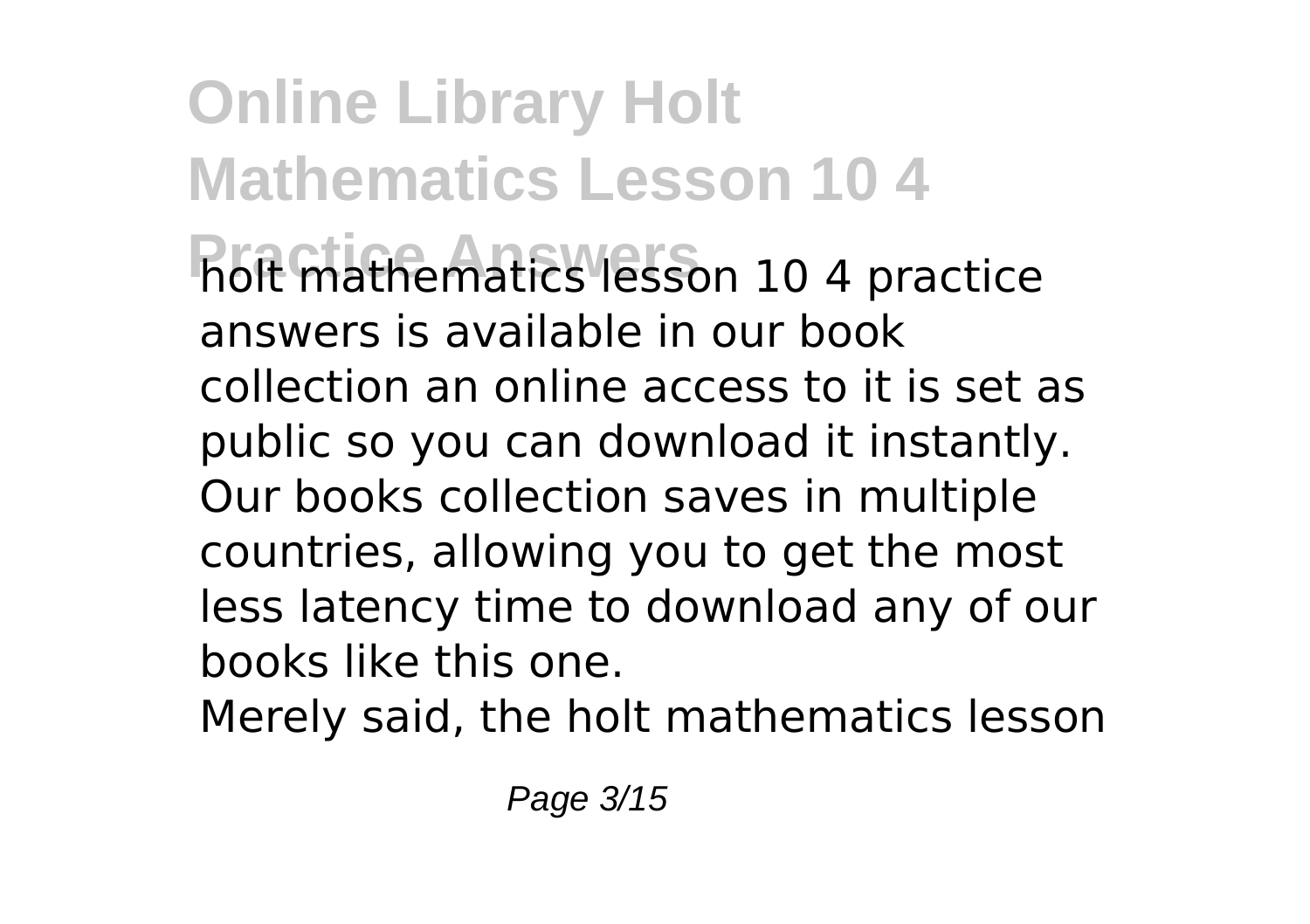**Online Library Holt Mathematics Lesson 10 4 10 4 practice answers** is universally compatible with any devices to read

There are specific categories of books on the website that you can pick from, but only the Free category guarantees that you're looking at free books. They also have a Jr. Edition so you can find the latest free eBooks for your children and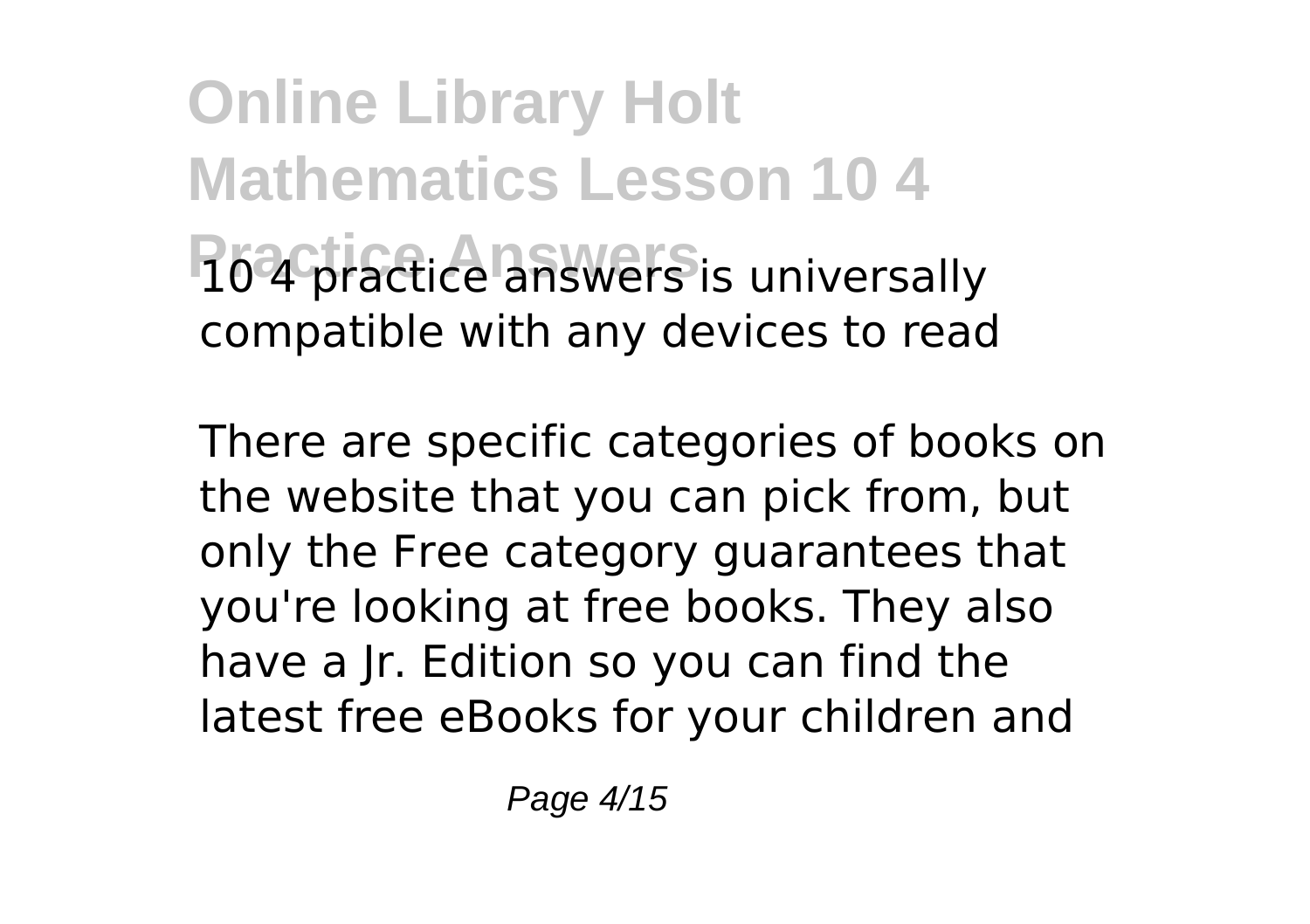**Online Library Holt Mathematics Lesson 10 4 Practice Answers** 

#### **Holt Mathematics Lesson 10 4**

Welcome to Holt McDougal Online. Register or log in with your user name and password to access your account.

**Holt McDougal**  $4 \cdot (3) = 12 \cdot 4 \cdot (3) = 12 \cdot 12 \div (4) = 3$ 

Page 5/15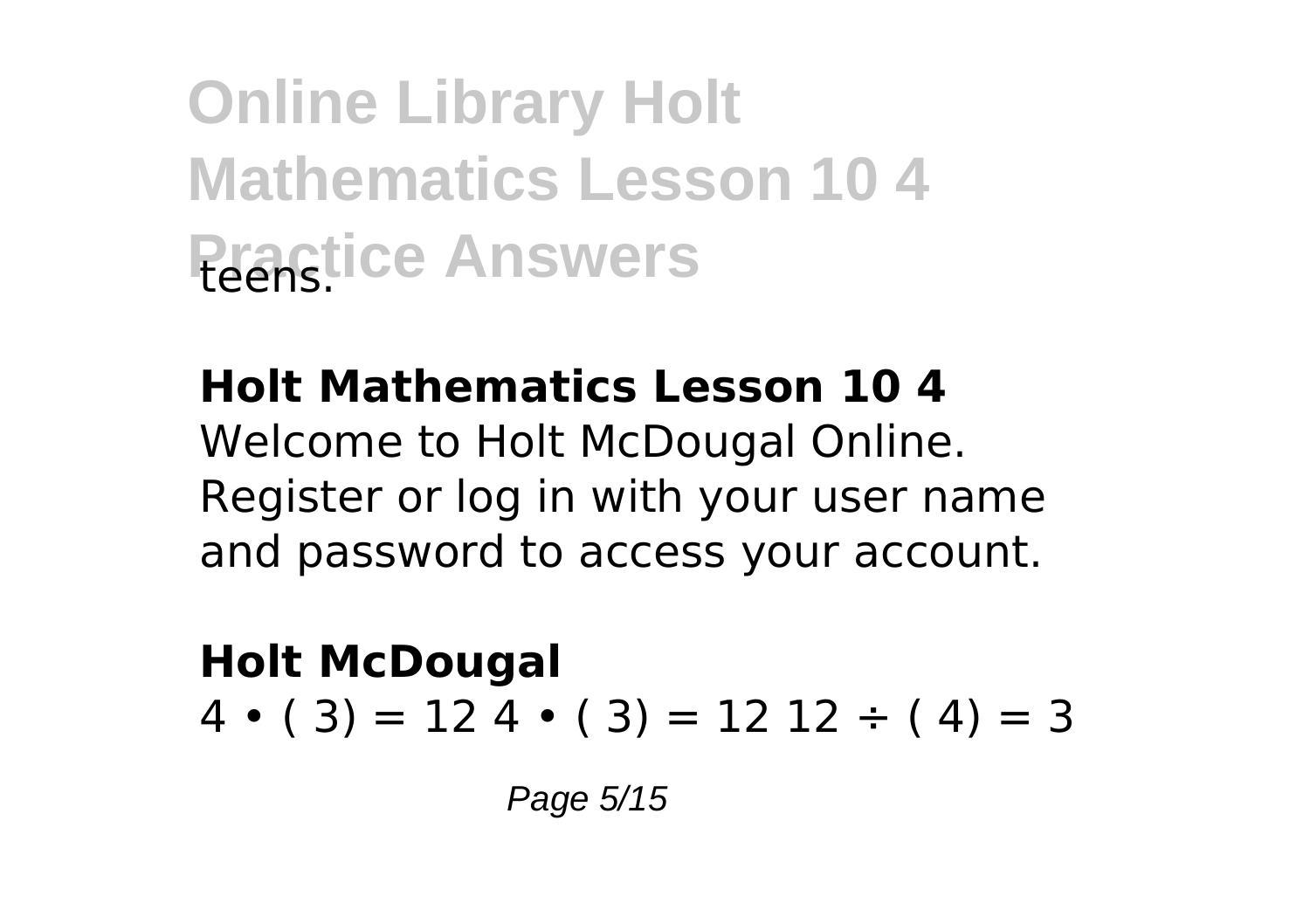**Online Library Holt Mathematics Lesson 10 4 Practice Look at how to find the signs** of the products. • The product of two integers with the same sign is positive.

### **LESSON Practice A 2-4 Multiplying and Dividing Integers**

Lesson 10 problem set 4.6 answer key. Practice Final Exam - Answer Key . Set-Induction (10-12 minutes): · Routinely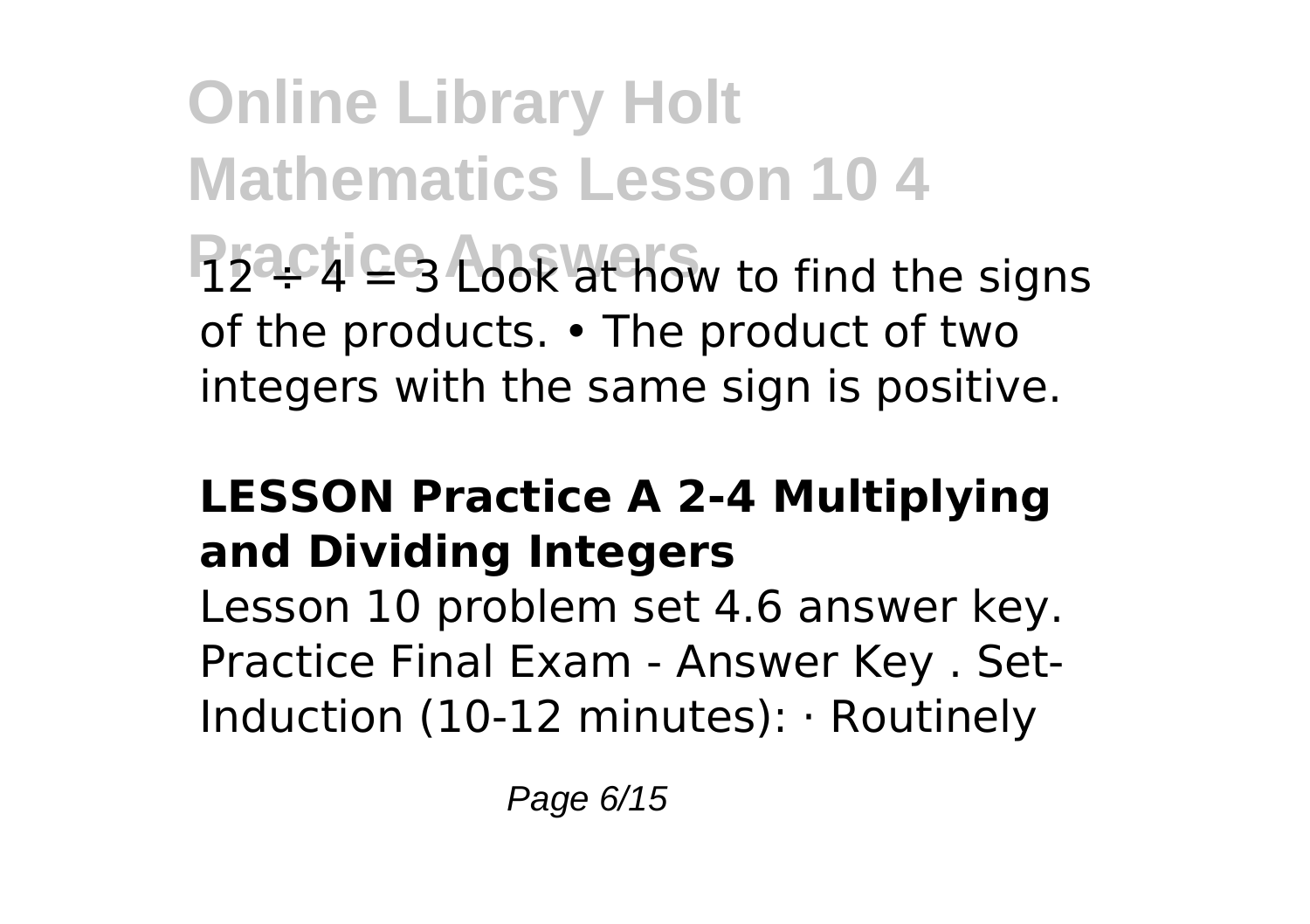**Online Library Holt Mathematics Lesson 10 4 Practice Answers** the students are brought to the rug, introduced to the math message, and then sent back to their seats to copy and answer the problem and explain how they arrived at their answer.

#### **Lesson 10 problem set 4.6 answer key** As a member, you'll also get unlimited

Page 7/15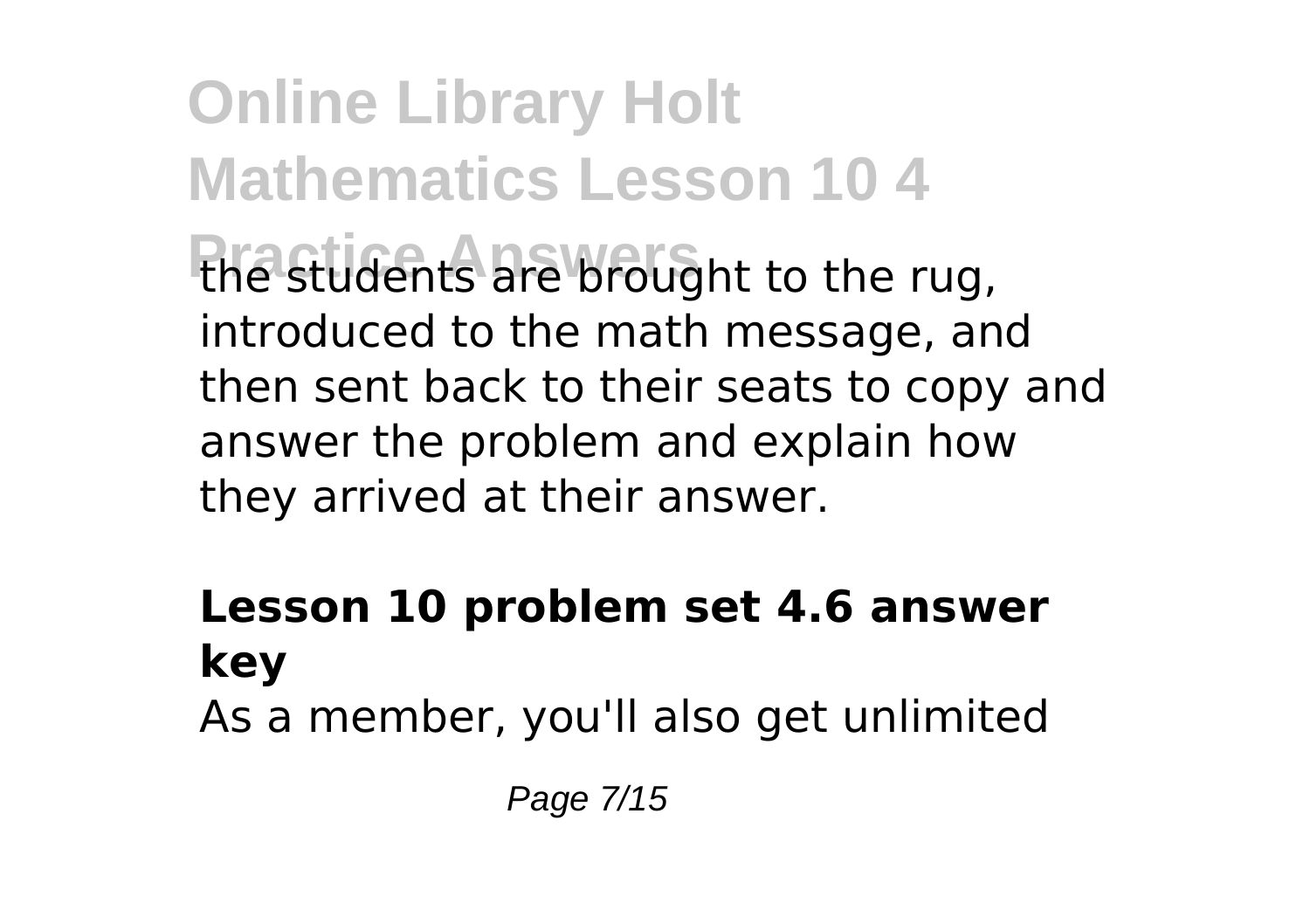**Online Library Holt Mathematics Lesson 10 4 Practice Answers** access to over 84,000 lessons in math, English, science, history, and more. Plus, get practice tests, quizzes, and personalized coaching to help you succeed.

**Problem Solving Methods: Definition & Types - Video ...** We would like to show you a description

Page 8/15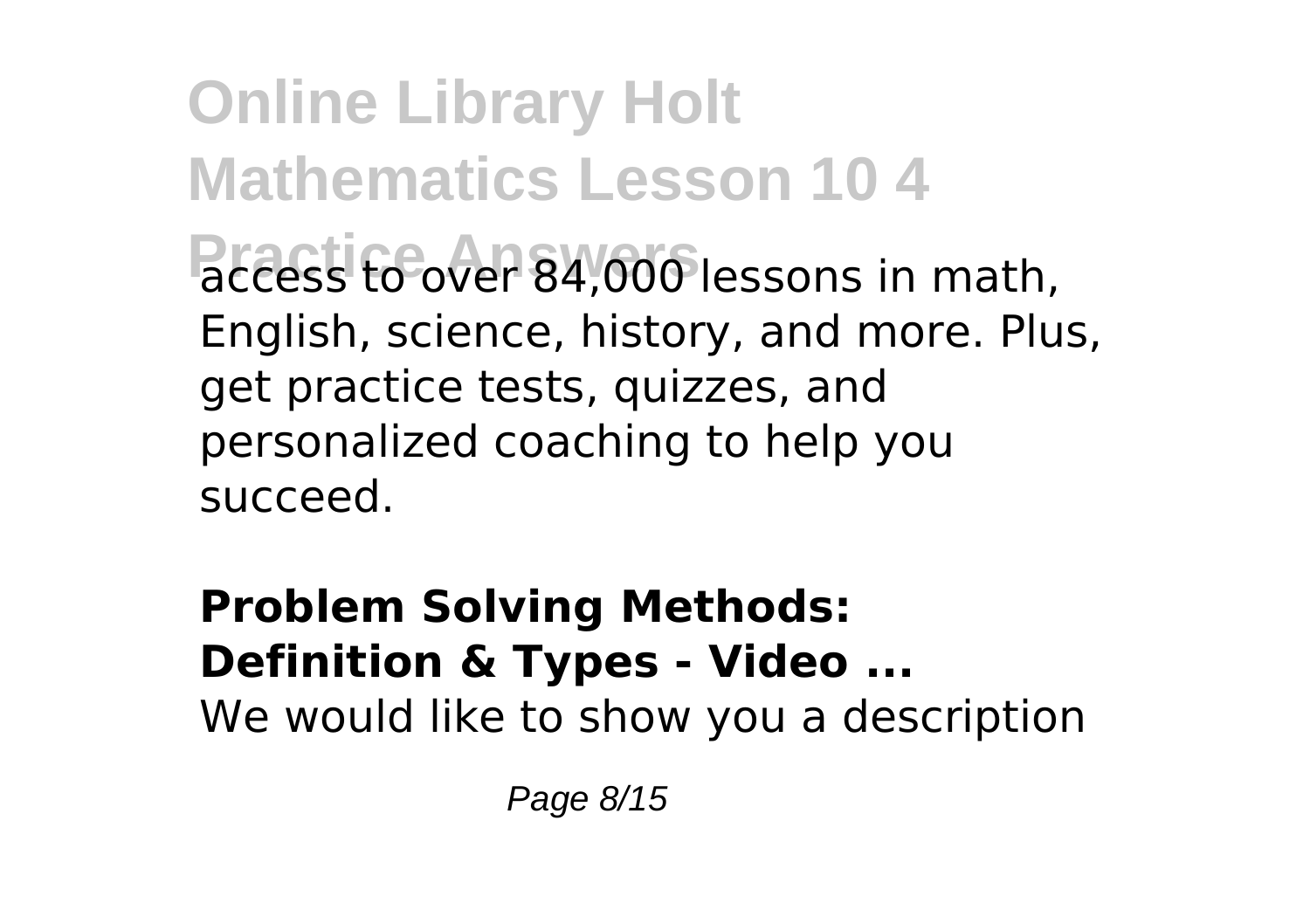**Online Library Holt Mathematics Lesson 10 4 Practice the site won't allow us.** 

# **EPC Landing Page - wwwk6.thinkcentral.com**

This lesson will introduce each type of reasoning through definitions, general examples and mathematical examples. ... Critical Thinking and Logic in Mathematics 4:27 ... Holt Geometry: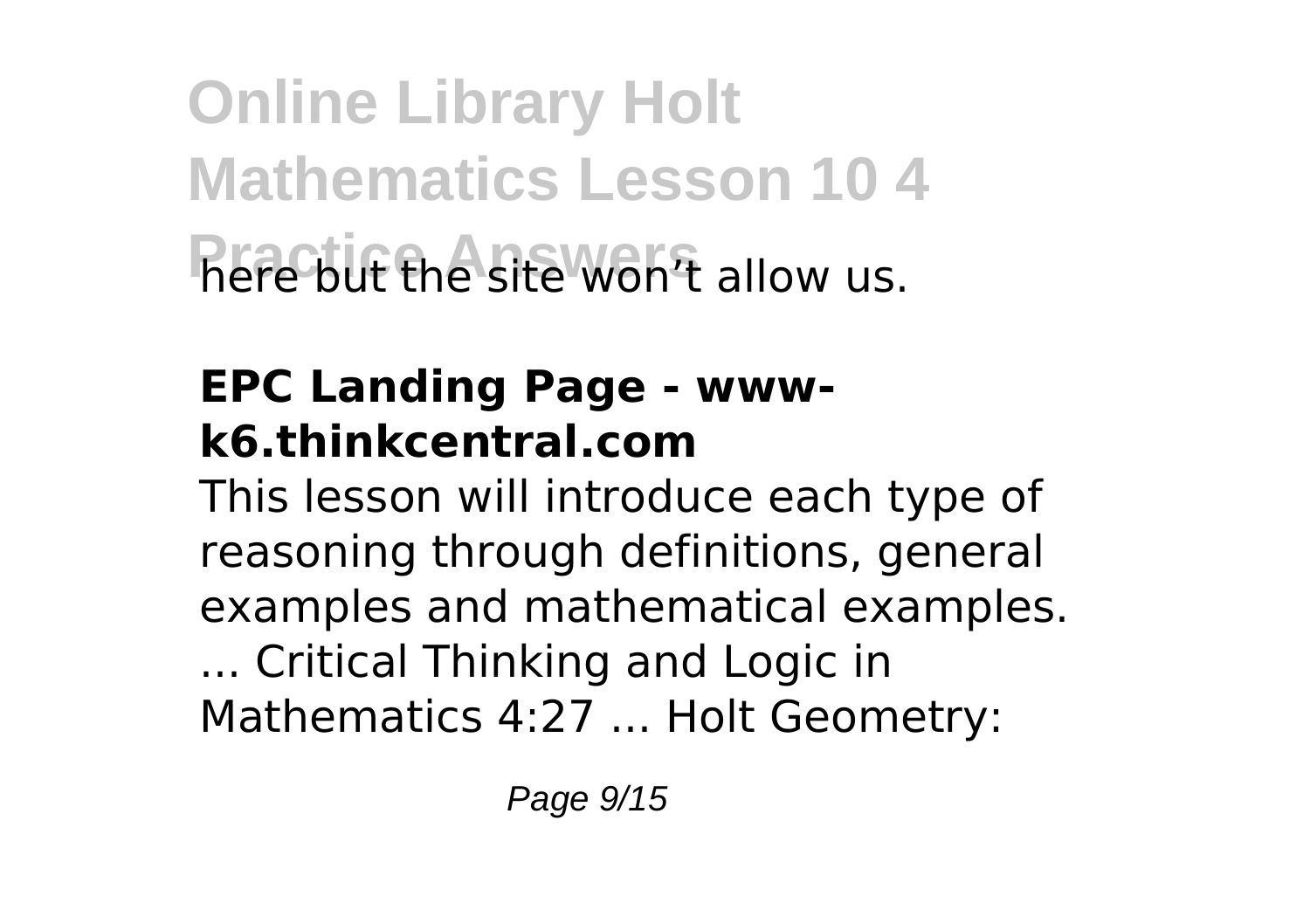**Online Library Holt Mathematics Lesson 10 4 Practice Answers** 

#### **Reasoning in Mathematics: Inductive and Deductive ...**

The above statement remains true today, although it was written almost ten years ago in the Mathematical Sciences Education Board's (MSEB) report Everybody Counts (NRC, 1989). In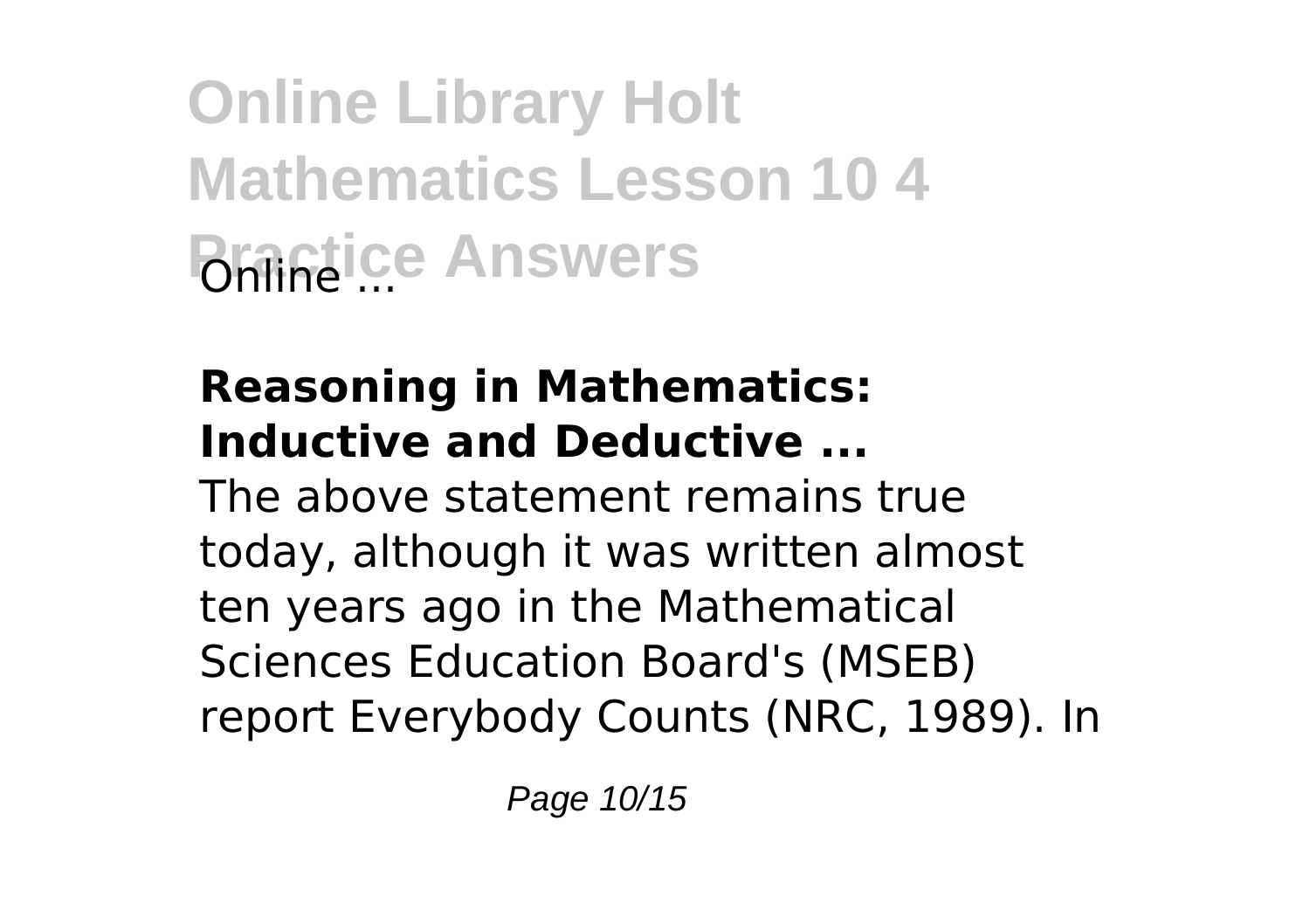**Online Library Holt Mathematics Lesson 10 4 Privisioning a future in which all students** will be afforded such opportunities, the MSEB acknowledges the crucial role played by formulae and algorithms, and suggests that algorithmic skills are more flexible ...

#### **Part One: Connecting Mathematics with Work and Life | High ...**

Page 11/15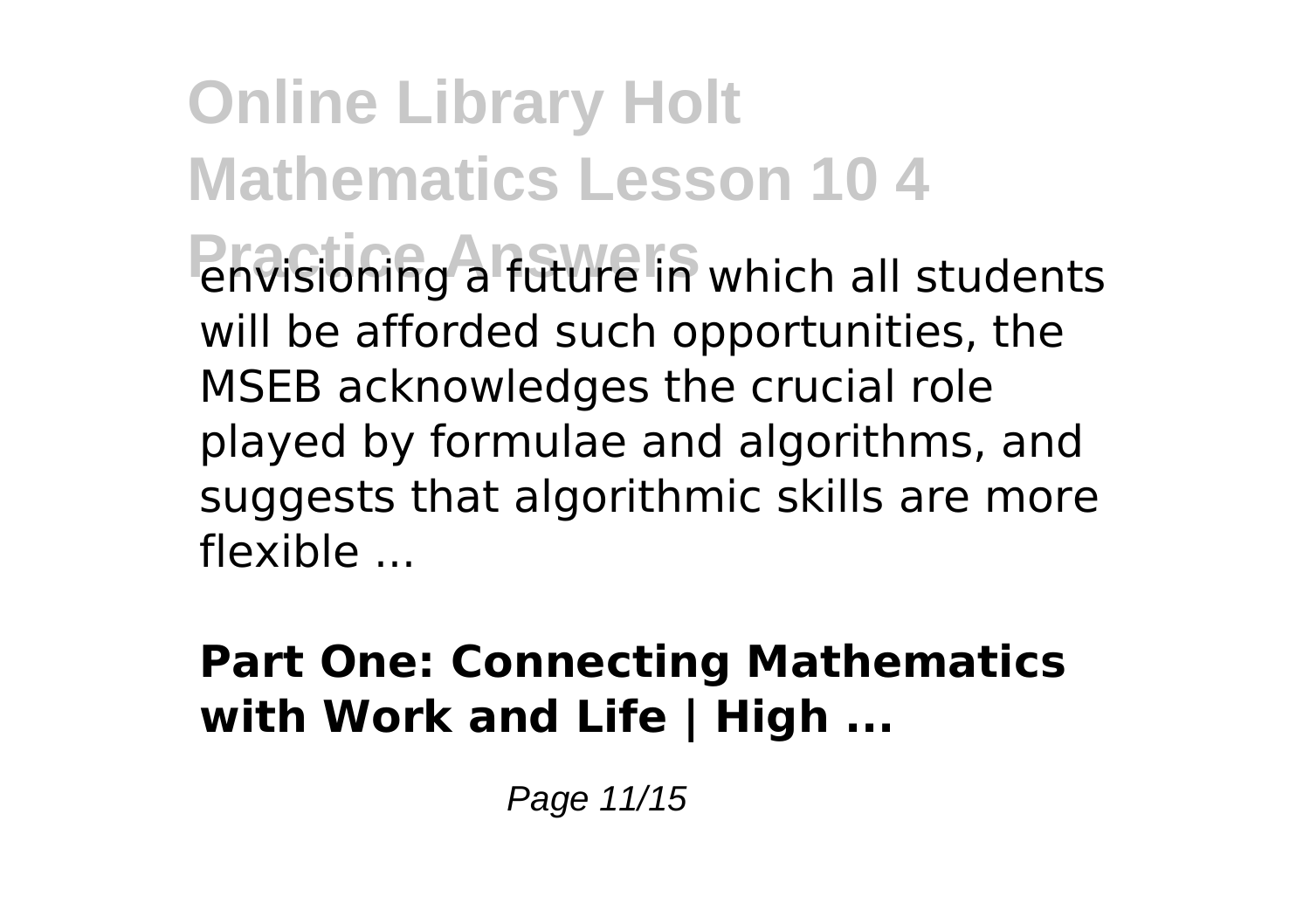**Online Library Holt Mathematics Lesson 10 4 Practice Answers** The number π (/ p aɪ /; spelled out as "pi") is a mathematical constant, approximately equal to 3.14159.It is defined in Euclidean geometry as the ratio of a circle's circumference to its diameter, and also has various equivalent definitions.The number appears in many formulas in all areas of mathematics and physics.The earliest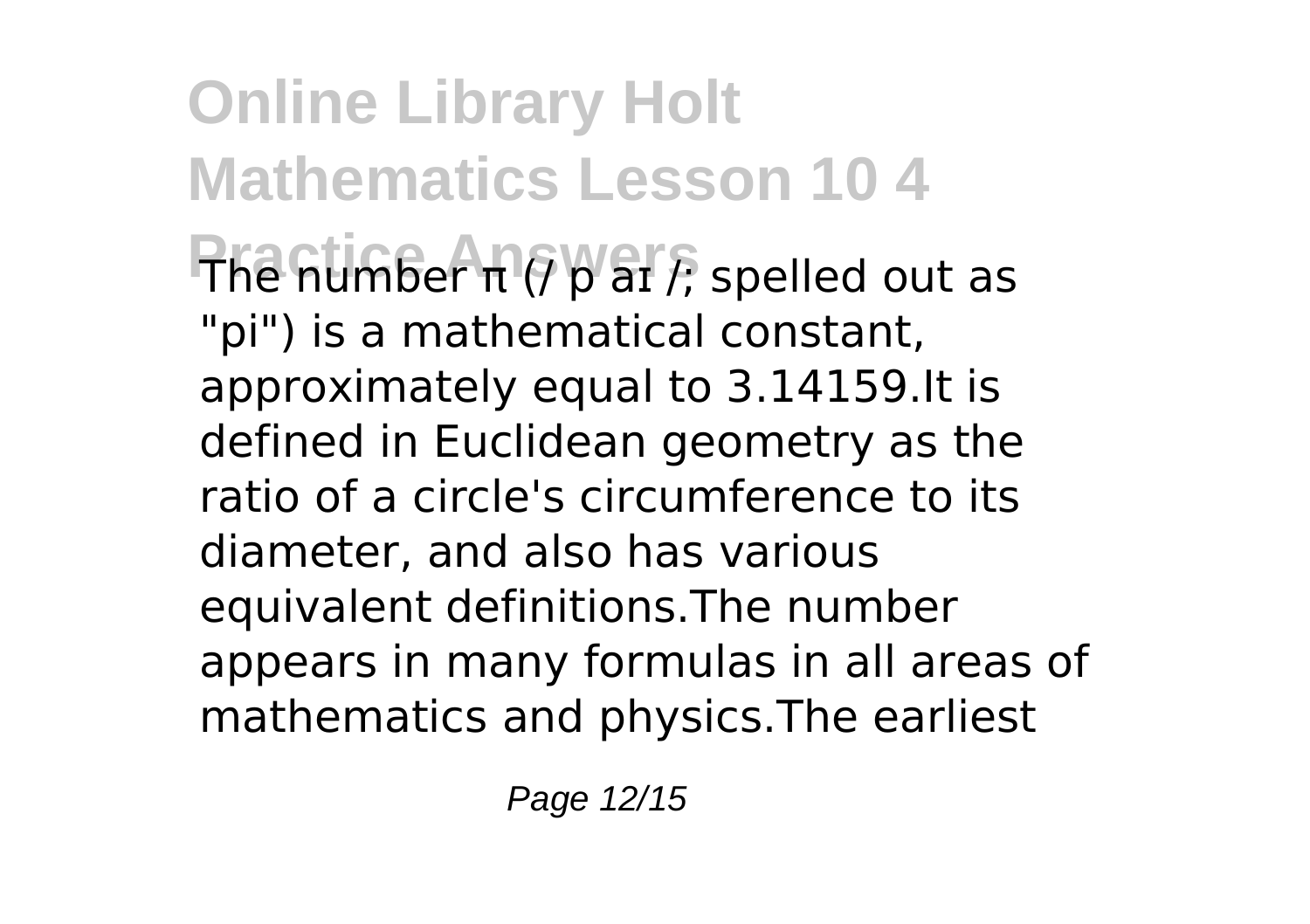**Online Library Holt Mathematics Lesson 10 4 Practice Answers** known use of the Greek letter π to represent the ratio of a ...

# **Pi - Wikipedia**

The racial achievement gap in the United States refers to disparities in educational achievement between differing ethnic/racial groups. It manifests itself in a variety of ways: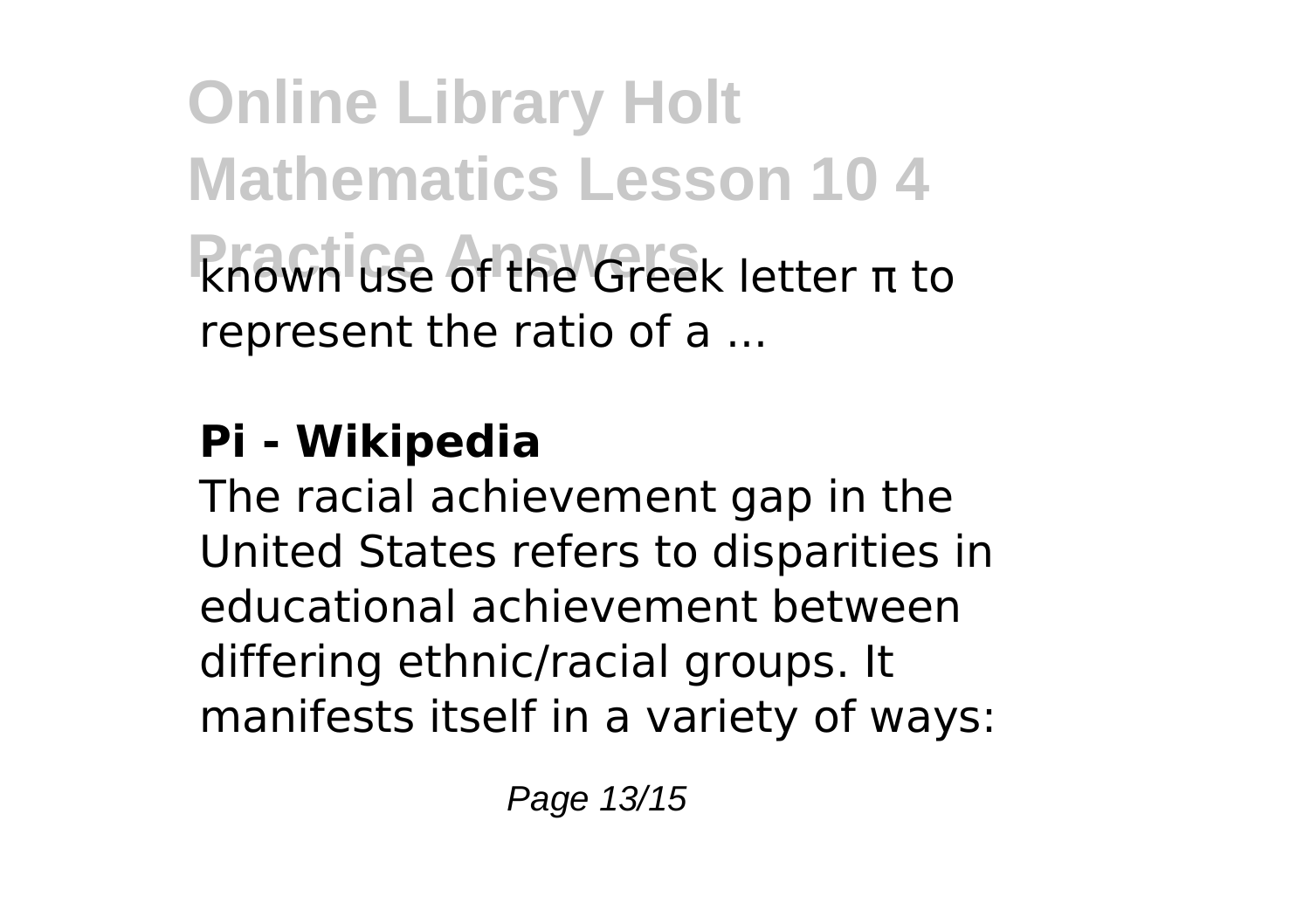**Online Library Holt Mathematics Lesson 10 4** African-American and Hispanic students are more likely to receive lower grades, score lower on standardized tests, drop out of high school, and they are less likely to enter and complete college than whites, while ...